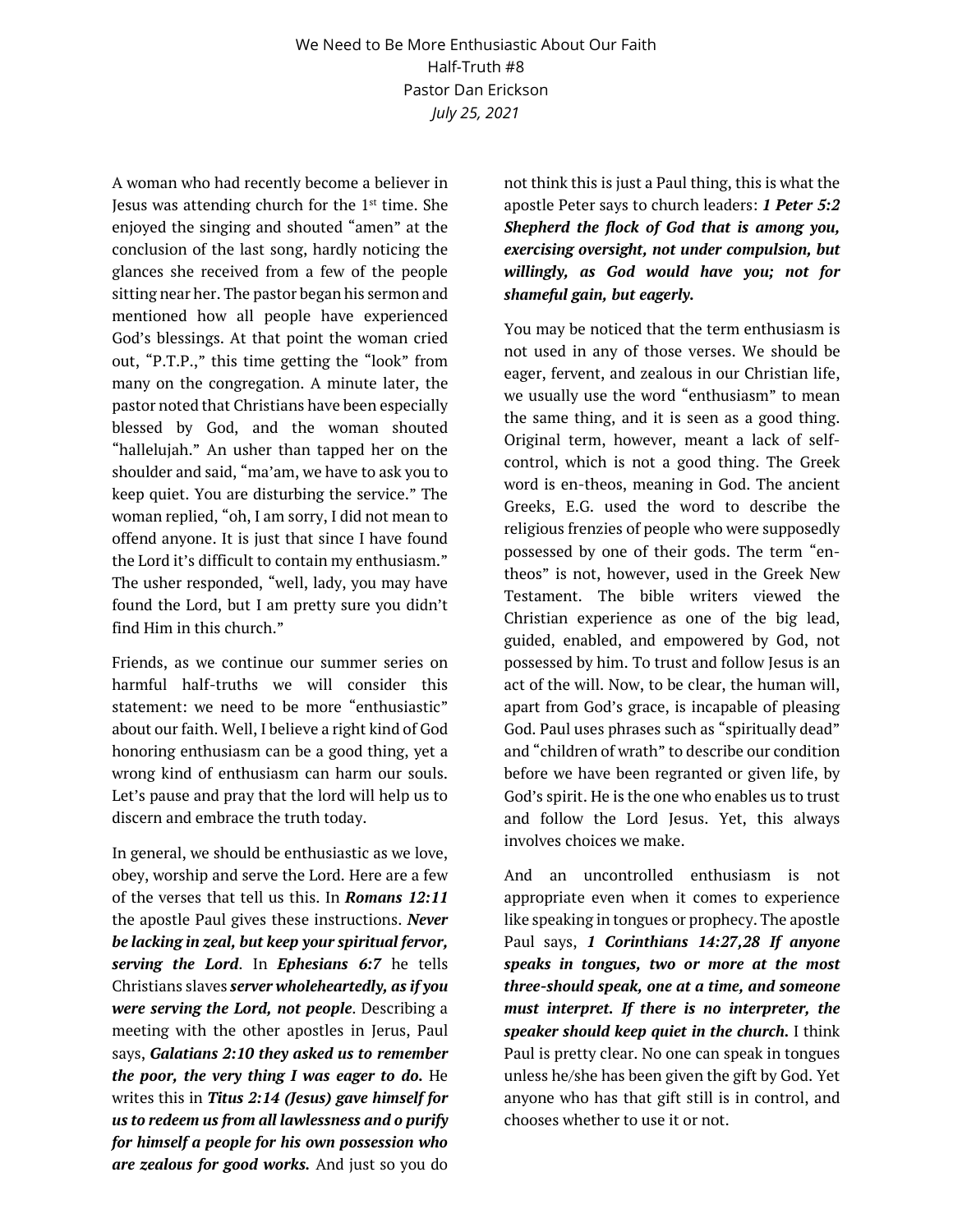Now, there are modern examples of "enthusiasm" where people do seem to lose control. A few years ago folks in some churches experienced what they called "holy laughter," where they broke out in fits of uncontrollable laughing. Now, one time when I was in high school, my friend and I couldn't stop laughing in chemistry class. Until we were sent out in the hall way. But that is not the same thing. Another example of uncontrolled "enthusiasm" would be "hair whipping." This was apparently a somewhat common phenomena during the Cane Ridge Revival in KY at the beginning of the 1800's. claiming to be filled with the holy spirit, teen age and young adult women would turn their heads back and forth so rapidly that their long hair would fly would and supposedly "crack like a whip." I tried to find someone to give a demo this morning, but… no, this is not the type of enthusiasm we want. Often the testimony of these women was that they could not control their movements, it was as if something possessed them.

Now, some of you are thinking, "P.D., these are examples of someone being possessed not by the holy spirit but by demonic forces." That is certainly possible, but there is also plenty of evidence that emotional frenzies are psychological phenomena that require no outside influence, either form God or demons. During the Great Awakening, which took place in New England in the 1740's, numerous folks claimed the holy spirit had put them in some type of emotional frenzy, including some "hair whipping." John Edwards, who was both a brilliant and wise pastor, noted that such experiences are neither signs for nor against a genuine work of God's spirit. He said they key to determining whether the Lord was truly working in someone's life was the fruit of the spirit. *Galatians 5:22b, 23a love, joy, peace, kindness, goodness, faithfulness, gentleness, and selfcontrol.* Those were signs that God was truly working in a person's life. Now, an uncontrolled,

emotional frenzy is not only the wrong kind of enthusiasm. As I said, we often use the word to mean the same things as fervor, passion or the word the bible writers like to use, zeal. Yet, zeal is not always used to describe something positive.

E.G. we have *Proverbs 19:2 Even zeal is not good without knowledge, and the one who acts hastily sins.* Wow, there is a lot of wisdom there. Indeed, people who are very enthusiastic about something tend to not only want to do something, but they want to do it right now. Yet, if in their zeal they act in haste, a mistake is often made that they eventually regret. In the new testament there are two texts about zeal without knowledge that comes to mid. One is the apostle Paul's description of his life before he became a Christian. I was, he says *Philippians 3:5b, 6 a Hebrew of Hebrews; as the law, a Pharisee; as to zeal, a persecutor of the church; as to righteousness under the law, blameless.* How enthusiastic was Paul about his religion, which was phrasal Judaism? He was so zealous that he persecuted the church, Christians, because he believed they were leading people away from the true faith, Judaism. He wanted Christians arrested and even killed. Yet, as he goes on to explain, all this zeal was misdirected. He thought he was zealous for God, but he was really zealous against God. His zeal was without knowledge. He did not know that Jesus was the eternal son of God and Messiah God had promised, so his enthusiasm was directed in the wrong direction.

Paul says that was once true for him, was true for many of the Jews in his day. *Romans 10:2,3 For I can testify about them that they are zealous for God, but their zeal is not based on knowledge. Since they did not know the righteousness of God and sought to establish their own, they did not submit to God's righteousness.* These folks zealously following a religious path, but they are on a dead end. Not knowing who Jesus truly is and what it means to receive the righteousness of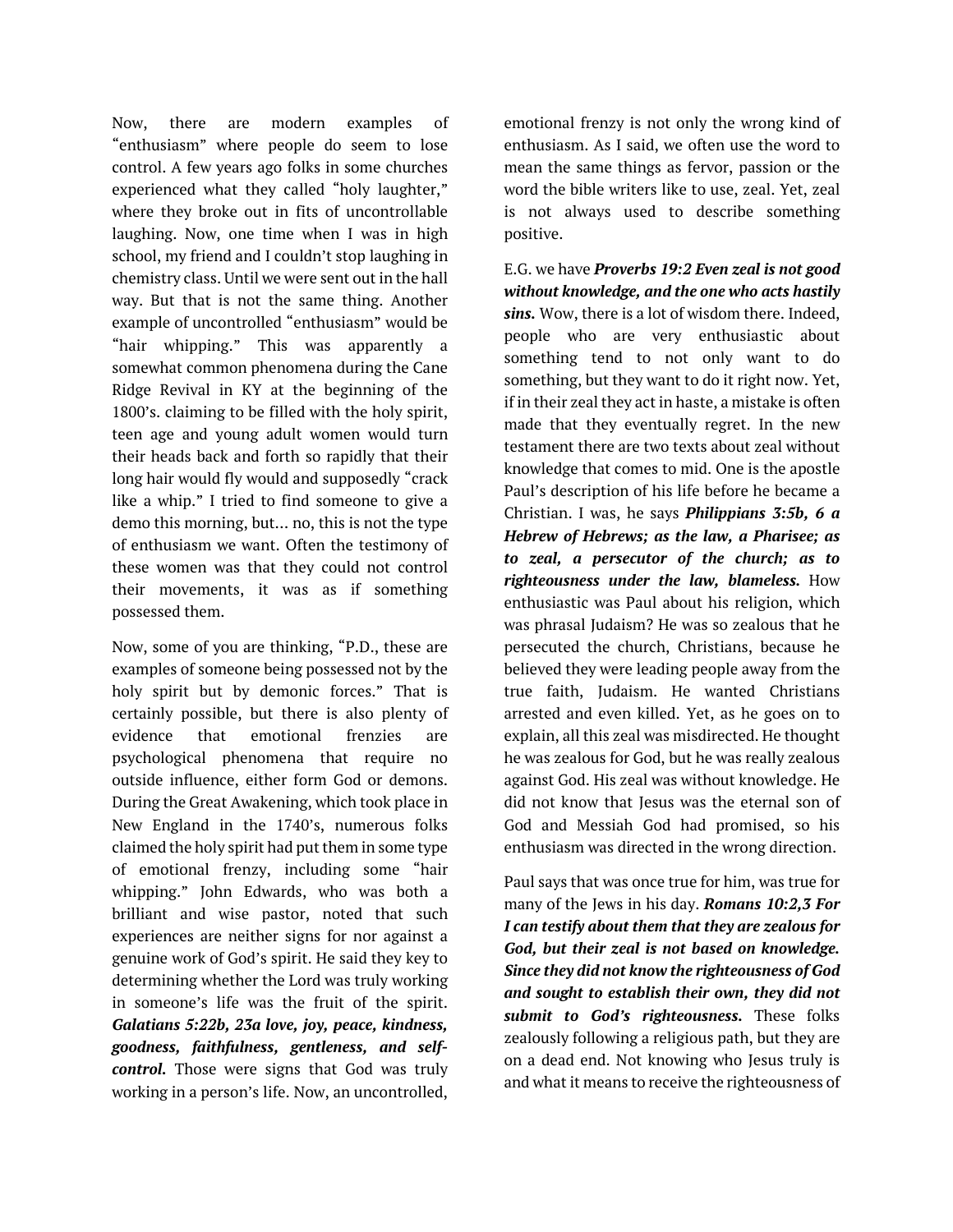God through faith in Jesus, though their enthusiasm is directed in the wrong direction.

Folks, these are reminders that zeal without knowledge, enthusiasm separated truth is not a good thing. According to an English professor, "zeal without knowledge is fire without lite," while one author said, "zeal is fit only for wise men, but is found mostly in fools." Today some of the most enthusiastic folks I know are zealous about grossly distorted forms of Christianity. These tend to be ne people, many are genuine believers in Jesus, but they are enthusiastic supporters of Benny Hinn, Kenneth Copeland and other ministry's that distort the bible's gospel and embrace instead "prosperity" theology. Other folks, again nice people who sincerely love Jesus, are rightly disturbed by both past and present racism in our society and even in the church. However, in their zeal they are embracing secular ideologies like C.R.T., that are not compatible with the bible's Christianity. Zeal without knowledge.

It also seems there are numerous folks who are enthusiastic about enthusiasm, they get excited about being excited. It is zeal without knowledge, because there is no objection for their enthusiasm, they just like the feeling of being excited, even though they are not really excited about anything in particular. What are you talking about P.D.? well, when I was a bit younger I saw it happen sometimes at Christian rally's. a leader would shout, "Give me a 'J,' "J!" "give me an "E" "E!" "give me a "S" "S!" "give me a "U" "U!" "Give me a "S" "S!" "What does that spell?" "Jesus!" "I cannot hear you!" "Jesus!" "one more time!" "Jesus!" Now I am confident that some individuals were expressing genuine praise and adoration for the Lord Jesus at the time. Yet, I know others would have had the same thoughts and feelings if they were spelling "horse." But P.D., noting is more wonderful and worthy of praise than the name of Jesus." That is true, when one understands what the name means. No, I do not suggest you need a theology degree, nor do I

believe anyone has to have exhaustive understanding of the Lord Jesus. Yet, for the name of Jesus to evoke genuine God honoring praise, there needs to be a basic understanding of who Jesus is and what he has done for us. If that understanding is not there, what might be called heartfelt worship, is really zeal without knowledge.

So, do we need to be more enthusiastic about our faith? It depends on what type of enthusiasm we are talking about. Is it zeal without knowledge? Or is it zeal rooted in and built upon truth. The verses we looked at earlier are talking about that type of zeal*. Romans 12:11 Never be lacking in zeal, but keep your spiritual fervor, serving the Lord*. That is written to people who have at least some grasp of what Paul has talked about in the 1<sup>st</sup> 11 chapters in his letter to the Roman Christians. In fact, I would argue that the zeal and fervor the Lord wants us to have flows out of gratitude. We are to be zealous for the Lord because of how grateful we are for all he has done for us.

This is the progression: our experience and understanding of God's grace through Jesus Christ, causes us as redeemed sinners to be very grateful. That grated, both naturally and fueled by the holy spirit, grows into love for the Lord. *1 John 4:19 We love Him because He first loved us.* That love then leads us to obedience to the Lord. Because we love him we want to obey him. *John 14:15, If you love me you will keep my commandments*. And that love leads us to obey not out of merely a sense of duty, but to obey eagerly or zealously. *1 John 5:3 For this is the love of God, that we keep his commandments. And his commandments are not burdensome.* When we truly love God, it is a pleasure, a delight to obey and please him. We find joy in doing his will. Thus, out of this love comes a zeal, a fervor, or if you want to use the word, enthusiasm about the Lord and serving him. So folks, remember this chain: grace leads to gratitude, which leads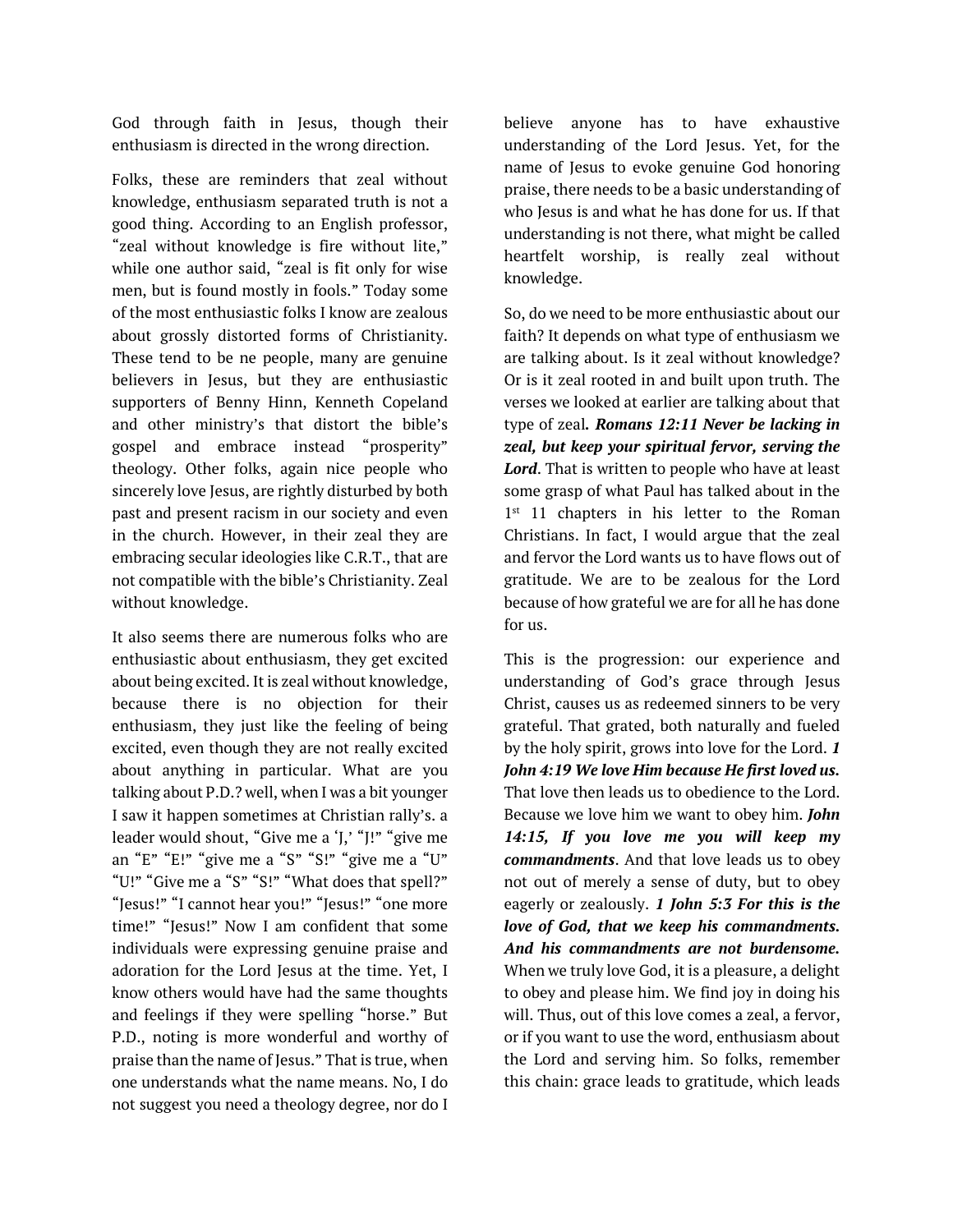to love, which leads to obedience, which leads to joy. Grace, gratitude, love, obedience, joy.

Ok, let me mention just a couple practical notes. #1 we should make growing in our experience, understanding and appreciation of God's grace a top priority. Simply trying to be more zealous for the Lord is a dead end… instead, the best way to fuel that zeal is to start that chain by focusing on God's grace. That begins y making sure we are truly trusting in Jesus Christ as Savior and Lord. Many folks, maybe even some in this room, attend church occasionally or even regularly, but have never really experienced God's saving grace through faith in Jesus Christ alone. If you are not sure you are trusting in the Lord Jesus as your savior, please make sure you talk to me or Pastor Mark today or this week. Noting is more important than experiencing God's saving grace through faith in Jesus. And until you do that you will never have any genuine zeal for the Lord.

Than as believers in Jesus Christ, we need to contemplate, think about, what God's grace means for our lives. I sometimes have this conversation: "P.D., you do not have to tell me about the gospel, I am already saved." Wonderful, what does that mean, to be saved? "well, I do not have to go to Hell when I die." "yes, that is true. What else?" "I don't know. Is there more to it?" oh friends, there is so much more to it. Because of what Jesus accomplished through his life, death and resurrection, everyone who turns to him, trusts in him, no matter how blatant, gross, subtle or perverse their sin, is forgiven, is considered right before God, is made a new creature, a new person, in Christ, is indwelt by God's spirit, becomes part of God's forever family and yes, has the promises, the guarantee, of eternal life. And there is much more we receive. We need to take time to prayerfully ponder the meaning of God's grace, what it involves, and how it impacts our lives. Reading the bible and reading good, solid Christian books, can be very helpful in growing in our understanding and appreciation of the

grace. And again it is that understanding and appreciation of grace that leads to gratitude, love, obedience and joy. Friends, that is the type of zeal we want in our lives and in the church, a zeal flowing out of love, and rooted in God's amazing, saving grace.

#2 We should seek to be zealous worshippers of the Lord. This should be true in both our private and corporate worship, but I want to focus on the time we have together on Sunday mornings. I sometimes hear worship leaders (not Kraig) say, "sing it like you mean it." But, what if you don't mean it? What if you do not understand what the words of the songs are saying. What if the words are not saying anything worthy of zealous worship? Friends, our worship should come from the same place as our obedience to the Lord. It should be rooted in our experience, understanding and appreciation of God's saving grace. Yes, we should express praise to God as our great, glorious, creator. That is important to do. But the heart of our worship should be God's amazing saving grace. That is new worship, gospel worship, the worship modeled in *Revelation 5:12b, 13b "Worthy is the Lamb who was slain, to receive power and wealth and wisdom and might and honor and glory and blessing!" "To him who sits on the throne and to the Lamb be blessing and honor and glory and might forever and ever!"*

Folks, here at CBC we make an intentional effort to lead you as congregation in God-centered, gospel focused worship. Siri, with a little help from me, chooses the songs and arranges the service with the intention of helping you express praise and joy because of who God is and what he has done for us in Jesus. We do not want to just be singing songs about how happy and excited we are. We want to sing songs that to just remind us why we are happy and excited. We want to sing songs that remind us of who God is and of his saving grace in Jesus Christ, just like the angels do. We want these songs to fill your minds and hearts, so you zealously express praise, adoration